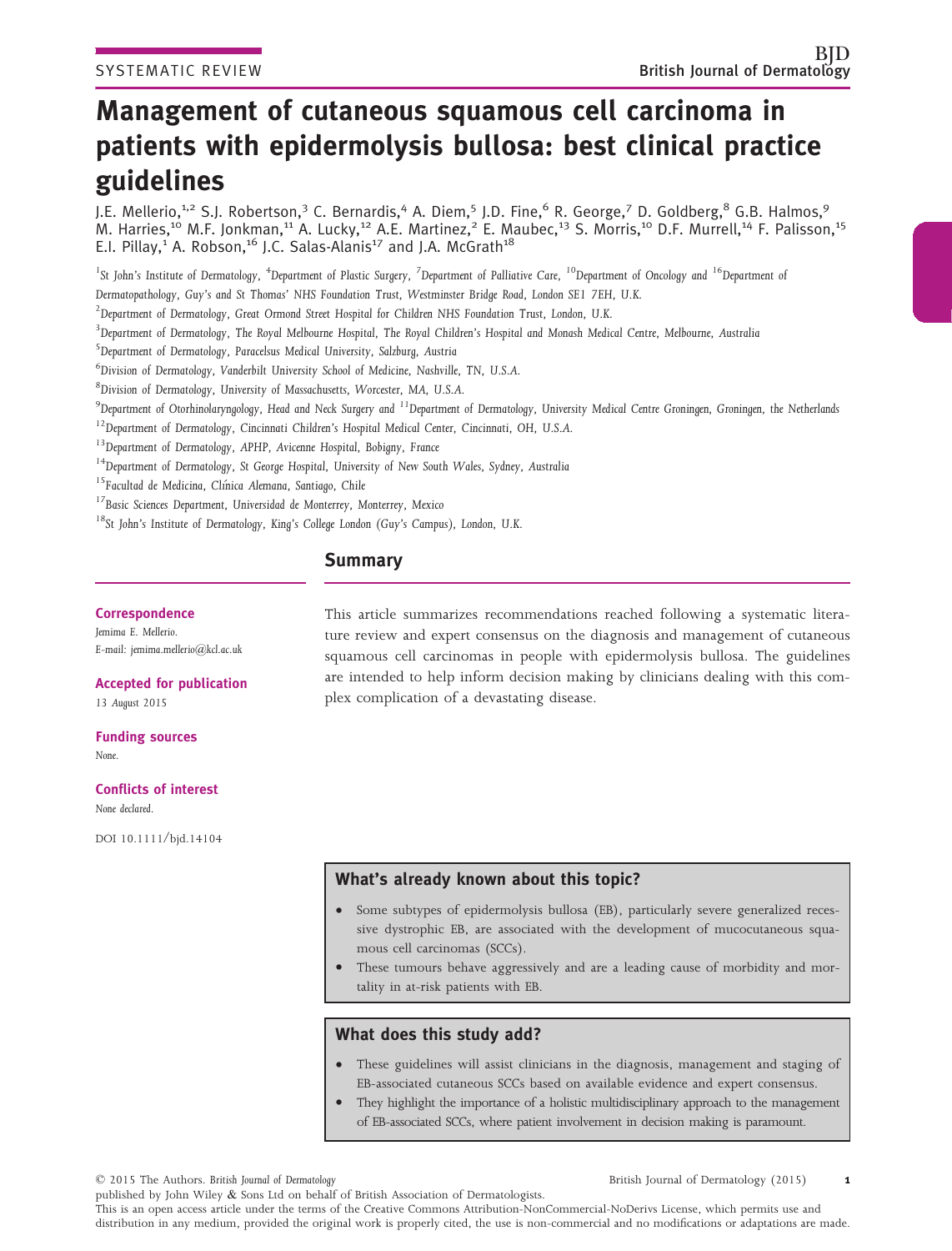Some forms of epidermolysis bullosa (EB) are associated with the development of cutaneous or, more rarely, mucosal squamous cell carcinoma (SCC). Unlike cutaneous SCCs occurring in the general population where chronic ultraviolet exposure predisposes to the development of tumours on sun-exposed sites, EB-associated SCCs tend to arise at sites of chronic skin blistering, wounds and scarring. In addition, multiple primary SCCs often occur, tumours generally behave more aggressively than conventional SCCs, and they carry a very significant morbidity and mortality for those affected. EB cancers are the leading cause of death in patients with recessive dystrophic EB (RDEB), particularly the severe generalized form (RDEB-SG).

The cumulative risk of developing SCC in EB increases with age: for patients with RDEB-SG, the cumulative risk of having at least one SCC is  $7.5\%$  at age 20 years,  $67.8\%$  at 35 years and  $90.1\%$  by 55 years.<sup>1</sup> This increased risk is paralleled by an increased cumulative risk of death from SCC in this type of EB:  $38.7\%$  by age 35 years,  $70.0\%$  by 45 years and  $78.7\%$  by 55 years. These deaths occur despite aggressive tumour resection. The risks for patients with other forms of EB prone to SCC are lower, with tumours occurring later in life and tending to be less aggressive. It is also important to acknowledge that many EB subtypes, especially EB simplex, are not associated with an increased SCC risk.<sup>1</sup>

Clinical detection of SCCs in patients with EB on a background of chronic ulceration may be particularly challenging, and therefore the possibility of malignancy should be borne in mind, with suspicious lesions biopsied for histological evaluation. Hitherto, there have been many case reports in the literature describing EB SCCs and a variety of approaches towards investigation, monitoring and treatment. However, given the rarity of EB and the occurrence of cancer in a subset of patients only, there has been no prospective work or trials looking at how these tumours should best be managed.

DEBRA International is a worldwide network of national groups working on behalf of those affected by EB. In order to improve the diagnosis and management of SCCs arising in people with EB, they commissioned these guidelines, which have been drawn up from a systematic review of the available literature and guided by expert consensus. They are divided into sections on monitoring and surveillance for EB cancers, diagnosis, and surgical and nonsurgical treatments. Sections on putative preventative measures and palliative care have also been included.

#### Aim

To provide the user with information on the diagnosis and management of SCCs in people with EB so as to improve patient outcomes and quality of life.

#### Users

Dermatologists, paediatricians, plastic surgeons, dermatological surgeons, oncologists, dermatopathologists, palliative care physicians, nurses and people living with EB.

## Target group

This guideline is aimed at adolescent and adult patients with forms of EB associated with the development of mucocutaneous SCCs, notably those with RDEB, dominant dystrophic EB, generalized intermediate junctional EB and Kindler syndrome.

## Methods

In 2010, an international multidisciplinary working group was established to undertake a systematic review of the literature pertaining to the development, investigation and management of SCCs in people with EB, and to develop clinical recommendations based on the literature and their own expert opinions. This group included the following specialties: dermatology, plastic surgery, medical oncology, surgical oncology, dermatopathology, specialist nursing and palliative care.

The systematic literature searches were conducted using Medline, CINAHL, Allied and Complimentary Medicine Database, British Nursing Index, Embase and PsychINFO using the search terms 'epidermolysis bullosa', 'cancer' and 'squamous cell carcinoma'. The search was limited to articles about humans in English or French with no other restrictions. The literature review was updated in April 2014 with new publications incorporated into the review.

Topics for the guidelines, which had been determined by the group prior to the systematic review, were used to formulate initial recommendations that then formed the basis for subsequent iterations based on review and consensus by the expert collaborators. Importantly, particular regard was made in ensuring that the guidelines were clinically relevant and applicable to practice throughout the world, where the availability of various diagnostic and therapeutic modalities may be limited. The draft guidelines were then circulated for comments from people with EB, their families and a lay person.

In order to formulate the recommendations from the selected studies, the Scottish Intercollegiate Guidelines Network guidelines were used (Appendix 1). These detail the strength of recommendations and quality of evidence used herein.

## Search results

In total 376 papers or conference abstracts meeting the search criteria were identified. Of these, 300 were discarded as they were not relevant (e.g. they did not pertain to inherited forms of EB), they comprised duplicate material or did not contain information concerning screening, diagnosis or management of EB-associated SCCs. Most articles were single case reports or small series of patients with EB with cutaneous SCCs, with no clinical trials identified in this group of patients. Additional references relating to other aspects of EB care or therapies for non-EB-related SCCs were added during the iterative process of guideline development from expert consensus.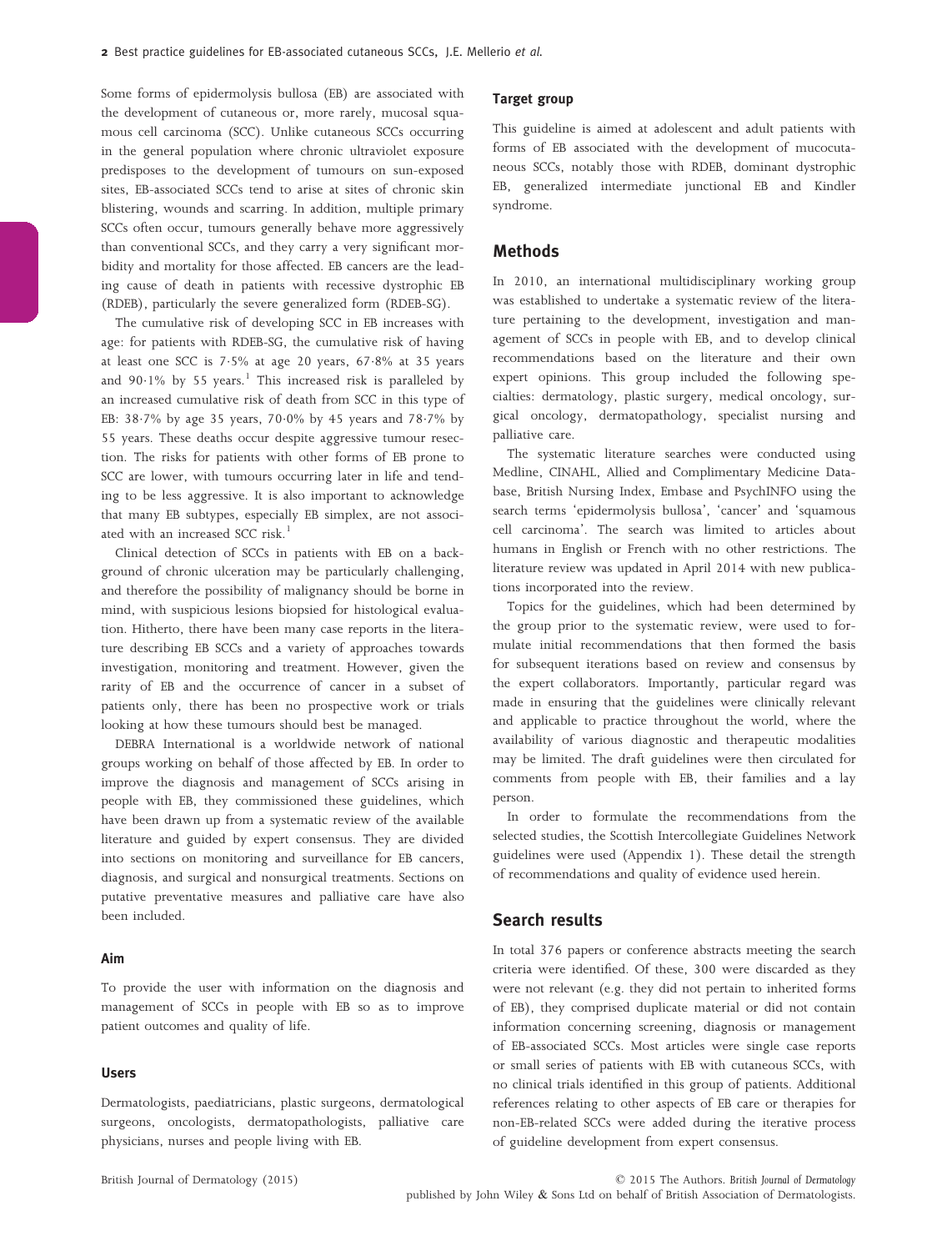## Plans for updating the guidelines

It is anticipated that a literature search for new evidence pertaining to the management of SCCs in EB will be undertaken every 3 years after publication in order to update the guidelines. These revised guidelines will be hosted by the DEBRA International website [\(http://www.debra-international.org/](http://www.debra-international.org/homepage.html) [homepage.html](http://www.debra-international.org/homepage.html)) to ensure their availability and dissemination to clinicians and people living with EB.

# Implementation of the guideline

As this guideline is intended for international use, it is not possible to formulate a strategy for its implementation in all clinical centres. However, the activities of DEBRA International will aid in dissemination of the guidelines and facilitate adoption by the proposed user groups.

## Table 1 Summary of key recommendations

|                                                                        | Strength of<br>recommendation | Quality of   | evidence Key references                                    |
|------------------------------------------------------------------------|-------------------------------|--------------|------------------------------------------------------------|
| Surveillance and diagnosis                                             |                               |              |                                                            |
| At-risk patients with EB should have regular                           | D                             | $III$ - $IV$ | $11 - 13$                                                  |
| clinical surveillance for SCC                                          |                               |              |                                                            |
| Areas of skin clinically suspicious for SCC should be                  | D                             | $III$ -IV    | 12, 14, 17, 22                                             |
| biopsied for histological evaluation                                   |                               |              |                                                            |
| Tumour evaluation and staging                                          |                               |              |                                                            |
| All patients with EB presenting with an SCC should                     | l√                            |              |                                                            |
| have multidisciplinary review                                          |                               |              |                                                            |
| $SCCs \geq 5$ cm diameter or overlying difficult anatomical            | D                             | III          | 15, 16, 27                                                 |
| sites should be imaged with magnetic resonance imaging                 |                               |              |                                                            |
| or computed tomography to assess tumour extent                         |                               |              |                                                            |
| Lymphadenopathy should be assessed for potential metastatic SCC        | D                             | Ш            | $2,4,9,13,15-33$                                           |
| Patients with EB diagnosed with an SCC may require staging             | D                             | III          | 4, 13, 20, 22, 24, 27, 34, 35                              |
| Surgical treatment                                                     |                               |              |                                                            |
| Wide local excision is the treatment of choice for EB SCCs             | D                             | Ш            | 2-6, 8, 9, 13-16, 18-22, 24-27, 30, 32, 33, 36-60          |
| Where an EB SCC excision is not possible, amputation of the            | D                             | Ш            | 3, 9, 10, 13, 14, 17, 18, 20, 22, 23, 25 - 27, 29, 30, 34, |
| digit or limb may be needed                                            |                               |              | 38, 40, 42, 44, 49, 51, 58, 61-70                          |
| Regional lymph node dissection should be offered if nodal              | I√                            |              |                                                            |
| SCC is identified by fine-needle aspiration or surgical biopsy         |                               |              |                                                            |
| In some cases amputation may be favoured over wide                     | $\blacktriangledown$          |              |                                                            |
| excision where it is believed that a more aggressive surgical          |                               |              |                                                            |
| approach may reduce recurrence risk. Functional considerations         |                               |              |                                                            |
| and patient preference should inform treatment decisions               |                               |              |                                                            |
| The choice of wound closure may be guided by anatomical                | $\blacktriangledown$          |              |                                                            |
| considerations and availability of suitable donor skin or alternatives |                               |              |                                                            |
| Nonsurgical treatment                                                  |                               |              |                                                            |
| Radiotherapy may be a useful palliative modality for inoperable        | D                             | <b>III</b>   | 12-14, 17, 19, 20, 26, 30, 34, 38, 40, 66, 71, 76          |
| EB SCCs or for subcutaneous, lymph node and distant metastases         |                               |              |                                                            |
| Radiotherapy may need to be delivered in smaller fractions to          | IV∣                           |              |                                                            |
| minimize risk of severe skin desquamation in patients with EB          |                               |              |                                                            |
| Conventional chemotherapy may be of some benefit used                  | ∨                             |              |                                                            |
| palliatively in EB SCCs, but risks may outweigh benefits               |                               |              |                                                            |
| EGFR antagonists and tyrosine kinase inhibitors may be useful          | $\blacktriangledown$          |              |                                                            |
| for palliation in advanced EB SCCs                                     |                               |              |                                                            |
| Prosthetics                                                            |                               |              | $61 - 63$                                                  |
| Limb prostheses may be used successfully in EB following               | D                             | III          |                                                            |
| limb amputation                                                        |                               |              |                                                            |
| End-of-life care                                                       |                               |              | $88 - 90$                                                  |
| Appropriate analgesia should be prescribed to patients with EB         | C                             | $1 -$        |                                                            |
| towards the end of life. A number of different routes of               |                               |              |                                                            |
| administration of opioid analgesia may be used safely                  |                               |              |                                                            |
| Psychological support of the patient with EB and family/carers is      | M                             |              |                                                            |
| vital after a diagnosis of SCC and as end-of-life care approaches      |                               |              |                                                            |

EB, epidermolysis bullosa; SCC, squamous cell carcinoma; EGFR, epidermal growth factor receptor.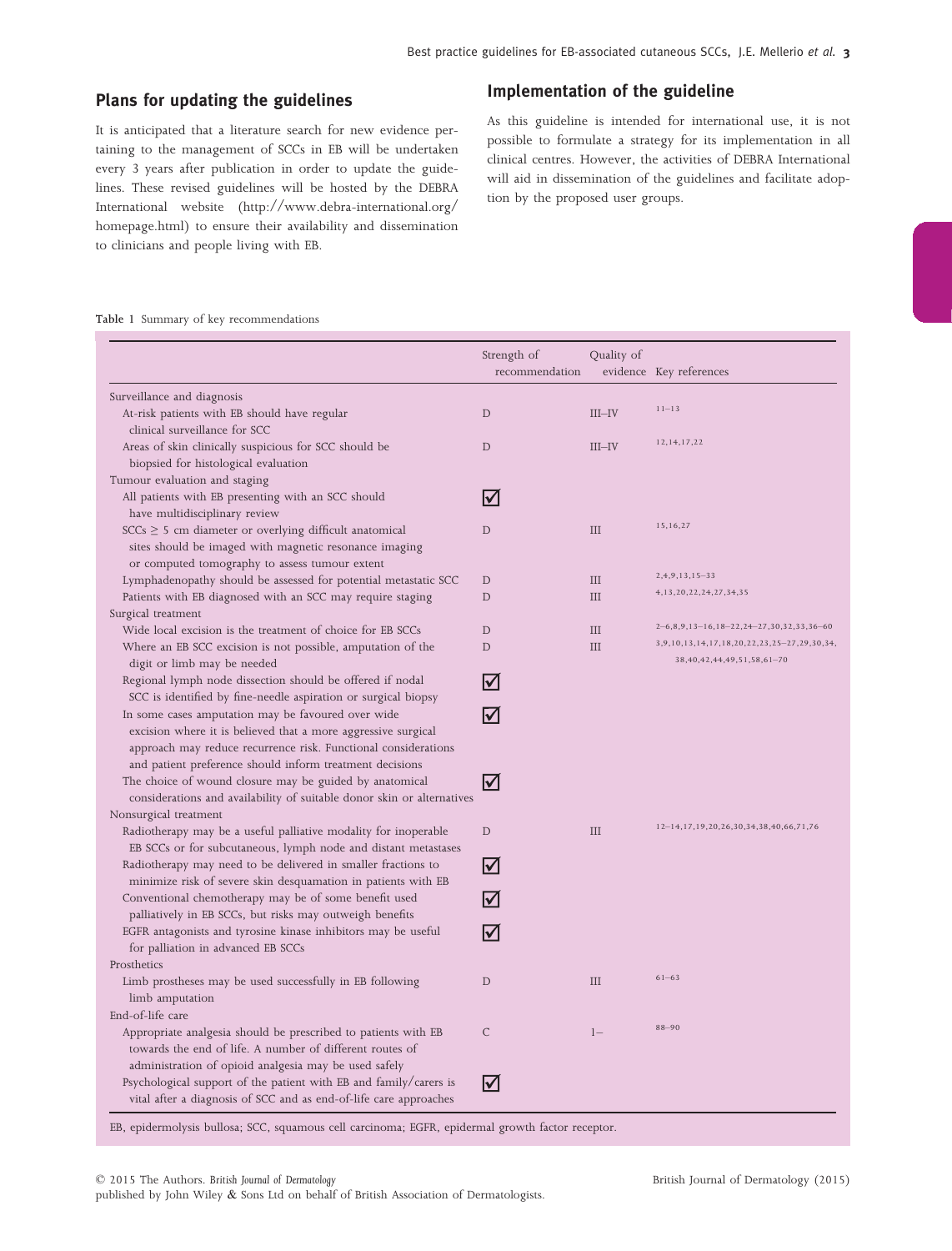## Surveillance and monitoring

SCCs may arise at a young age in patients with EB, particularly those with RDEB-SG. This complication has been described in a child as young as 6 years of  $age<sub>1</sub><sup>2</sup>$  and has been reported frequently in patients aged  $\leq 20$  years.<sup>3–10</sup> As the incidence of SCC increases with age in at-risk forms of EB, and patients frequently develop multiple primary tumours, $<sup>1</sup>$  ongoing moni-</sup> toring for patients with previous SCCs becomes even more important (Table 1).

## Clinical evaluation

SCCs may be difficult to identify clinically in patients with EB because they frequently resemble areas of nonmalignant EB ulceration and wounds. Indicators of SCC in patients with EB include the following: (i) a nonhealing wound, lasting longer than normal EB wounds (e.g. 4 weeks or more); (ii) a rapidly growing wound, especially one that is heaped up, resembling exuberant granulation tissue; (iii) a deep, punched-out ulcer, especially if it has a raised or rolled edge; (iv) an area of hyperkeratosis, especially if surrounded by a shoulder of raised skin; and (v) a wound with altered sensation relative to normal EB wounds (e.g. tingling or increased pain).

 $\sqrt{\phantom{a}}$  There should be a high index of suspicion for atypical wounds. Regular skin checks should be performed in all atrisk EB patient groups. (Strength of recommendation: good practice point, GPP) (see Appendix 1).

D The risk of developing SCC in some subtypes of EB, and the aggressive nature of these tumours, calls for vigilance and clinical surveillance in these patients.<sup>11–13</sup> (Strength of recommendation D, quality of evidence III–IV.)

- 1 Patients with RDEB-SG have a very high risk of developing SCC and should have a full skin examination every 3–6 months from age 10 years. For other groups (dominant dystrophic EB, generalized intermediate RDEB, RDEB inversa, pretibial dystrophic EB, EB pruriginosa, generalized intermediate junctional EB and Kindler syndrome), the risk of malignancy is not as high and it does not usually occur as early. Clinical screening for these lower-risk groups should usually commence from age 20 years and take place every 6–12 months, although if an SCC is diagnosed, 3-monthly screening should be undertaken subsequently.
- 2 Clinical screening should be undertaken by a dermatologist and/or specialist nurse with experience of EB wounds, where possible. All areas of a patient's skin should be examined and any relevant history about the duration and symptoms from clinically suspicious wounds should be sought. If it is not possible to examine all of the skin in one sitting (due to constraints of dressing changes), the skin should be examined serially over the course of a few days to 1–2 weeks so that all areas are examined. Photography of wounds at baseline for later comparison may be helpful, especially when other eroded and crusted lesions

may arise in adjacent areas. Serial photography of suspicious areas that will not undergo immediate sampling or excision may be helpful, whenever possible and practical.

- 3 As they are responsible for day-to-day evaluation and management of the skin, patients and families should be educated about the risk of SCC and clinical features and symptoms that might indicate malignancy. This is imperative so that they are aware of the need to contact their medical team as soon as possible if they have concerns.
- 4 Six-monthly dental review of at-risk patients with EB is recommended so that the oral mucosae can be examined and any areas of chronic ulceration or leucoplakia can be biopsied. Patients should be advised to present sooner if there are nonhealing areas.
- Patients with a history of SCC should be clinically evaluated at 3-monthly intervals. There is no evidence to advocate the use of routine imaging for local or systemic spread, but clinical examination (e.g. enlarged regional lymph nodes) or symptoms (e.g. bony pain) may guide further investigations, including fine-needle aspiration (FNA) of lymph nodes, fluorodeoxyglucose-positron emission tomography (FDG-PET) scanning and computerized tomography (CT) scanning.

#### Biopsy of clinically suspicious lesions

D Areas of skin clinically suspicious for SCC should be biopsied for histological evaluation.<sup>14</sup> (Strength of recommendation D, quality of evidence III–IV.)

- 1 Diagnostic biopsies (e.g. 3–4-mm punch biopsies) should be taken from suspicious areas of skin for histopathological examination. To minimize the risk of sampling error, multiple biopsies around the edge of the lesion should be taken. The position of each biopsy within the lesion should be carefully recorded with clinical diagram(s) or digital photograph(s).
- 2 Biopsies can generally be taken under local anaesthesia, but occasionally they may need to be taken under general anaesthesia if multiple sites are to be sampled, especially in children or anxious adults. Undertaking biopsies at the time of a general anaesthetic for another procedure may be possible. Alternatively, a regional nerve block or oral anxiolytic may be utilized to minimize pain and anxiety when taking biopsies.
- 3 Reporting of biopsies from clinically suspicious EB wounds should ideally be undertaken by a pathologist experienced in examining EB biopsies, as there may be difficulties in distinguishing SCC from granulation tissue or pseudoepitheliomatous hyperplasia.

## Tumour evaluation and staging

Once an SCC has been identified by diagnostic biopsies, further evaluation may be necessary to stage the patient to make the most appropriate management plan. Imaging of the primary tumour may guide surgical management, specifically the feasibility of excision vs. the need for more radical surgery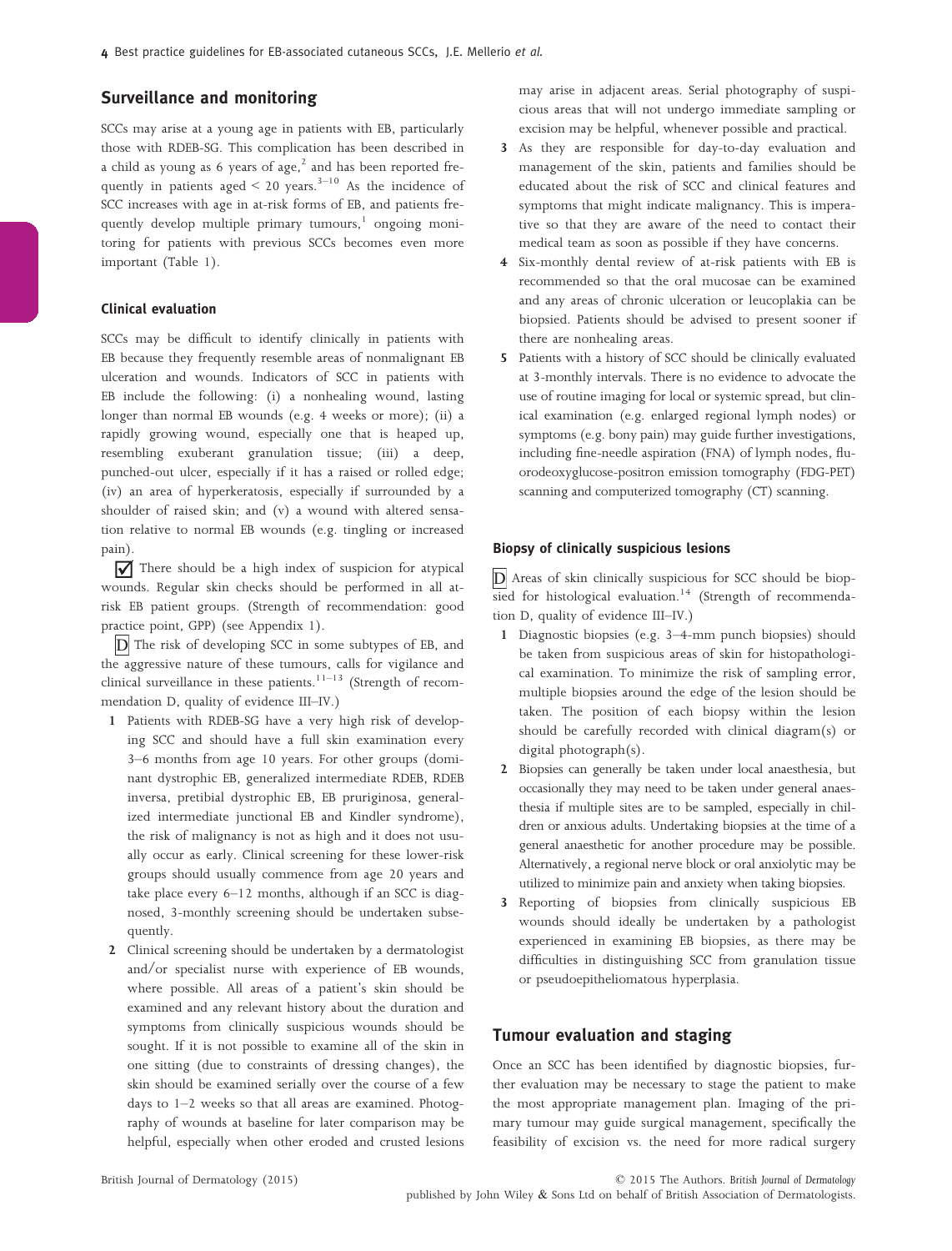such as amputation. Assessment of regional lymph node involvement and possible distant metastatic spread may also be required.

## Evaluation of the primary tumour

 $\mathbf{\nabla}$  All patients with EB presenting with an SCC should be discussed at a multidisciplinary meeting, where possible, with relevant specialists: dermatologist, plastic surgeon, histopathologist and oncologist. This allows for review of the histology and planning of staging and treatment. (Strength of recommendation GPP.)

D Larger SCCs ( $\geq$  5 cm in diameter) or those overlying difficult anatomical sites should be imaged to assess their extent, particularly whether they involve underlying structures such as tendons, nerves and vessels.<sup>15,16</sup> Magnetic resonance imaging would be the investigation of choice, but where this is not available, CT scanning may be undertaken. (Strength of recommendation D, quality of evidence III.)

## Evaluation of regional lymph nodes

D Patients with EB often have enlarged lymph nodes secondary to inflammation and colonization or infection of skin wounds. However, it is important to assess lymphadenopathy for potential metastatic SCC to plan treatment appropriately. (Strength of recommendation D, quality of evidence III.)

- 1 If regional lymph nodes are clinically palpable at the time of presentation of the SCC, ultrasound-guided FNA (or, in the case of inconclusive results at repeated FNA, surgical biopsy) should be undertaken to look for the presence of SCC.<sup>4,13,17–25</sup> If negative, no further evaluation is necessary, although lymph nodes should be examined every 3 months and rebiopsied if there is evidence of further enlargement. It should be noted that clinical evaluation may be difficult if there is significant axillary scarring making lymph node palpation difficult, in which case ultrasound evaluation may be helpful.
- 2 If lymph node biopsy is positive for metastatic SCC, regional lymph node dissection should be considered.<sup>2,9,13,15,19,21,25-30</sup> This can usually be carried out at the time of surgical excision of the primary SCC.
- 3 Sentinel lymph node biopsy (SLNB) may be undertaken in patients with EB presenting with SCC.<sup>30</sup> However, all reports of SLNB in patients with EB have so far been negative for nodal SCC.<sup>20,31–33</sup> As yet, there is no evidence that SLNB results inform prognosis in EB SCCs, nor that undertaking regional lymph node clearance in SLNB-positive patients influences the eventual clinical outcome.
- 4 Regional lymph node clearance should be undertaken if there is evidence of nodal disease on FNA or biopsy, although there is no evidence that it affects prognosis. However, removal of nodal SCC deposits may reduce subsequent problems from ulceration and local complications of secondary tumour deposits.

5 Regional lymph node dissection without proven nodal SCC (elective nodal dissection) should not be undertaken due to the morbidity associated with regional lymphoedema, which may exacerbate blistering, chronic wounds and exudate levels in patients with EB.

#### Staging for distant metastases

D Patients with EB diagnosed with an SCC may require staging to determine the presence and extent of distant metastases, as this will have a bearing on subsequent manage-<br>ment.<sup>4,13,20,22,24,27,34,35</sup> (Strength of recommendation D (Strength of recommendation D, quality of evidence III.)

- 1 Patients with a primary  $SCC \geq 5$  cm in maximum diameter, or those with symptoms suggestive of metastatic spread (e.g. localized bony pain, deranged liver function tests, breathlessness), should undergo staging.
- 2 Where available, FDG-PET with CT scanning should be undertaken. In interpreting the results, it should be noted that in EB there may be nonspecific uptake of isotope on PET scanning from chronic skin wounds, reactive lymph nodes, the oesophagus and bone marrow, but combination with CT scanning can help to clarify the significance of increased uptake.<sup>10,23,25,36,37</sup>
- 3 Where PET scanning is not available, a CT or magnetic resonance imaging scan of the chest, abdomen and pelvis may identify systemic or lymph node metastases.
- 4 If CT scanning is unavailable, abdominal ultrasonography and/or bone scanning may help to identify systemic metastases.

# Surgical treatment

Surgical excision is the standard treatment for EB SCCs, although the techniques used may vary depending on the site and size of the primary tumour. A number of approaches, including wide local excision, Mohs micrographic surgery and amputation are described, although evidence of the superiority of one modality over another is lacking and, in practice, it may be that one technique is preferred over another on anatomical or functional grounds. Open discussion of surgical options with the patient is paramount to ensure that the need for extensive or potentially radical surgery is balanced with the patient's functionality and ability to carry out activities of daily living.

In addition to various techniques of tumour resection, a number of different approaches to wound closure have also been used for EB SCCs, including partial or full-thickness skin grafting, the use of allografts or artificial skin equivalents, and healing by secondary intention. However, there is no clear evidence for the superiority of one modality over another, and the choice may depend, therefore, on the size and anatomical location of the wound, the availability of intact skin for autografting, and the availability of alternative graft materials.

If there is evidence of regional lymph node involvement, block dissection should be undertaken, ideally at the same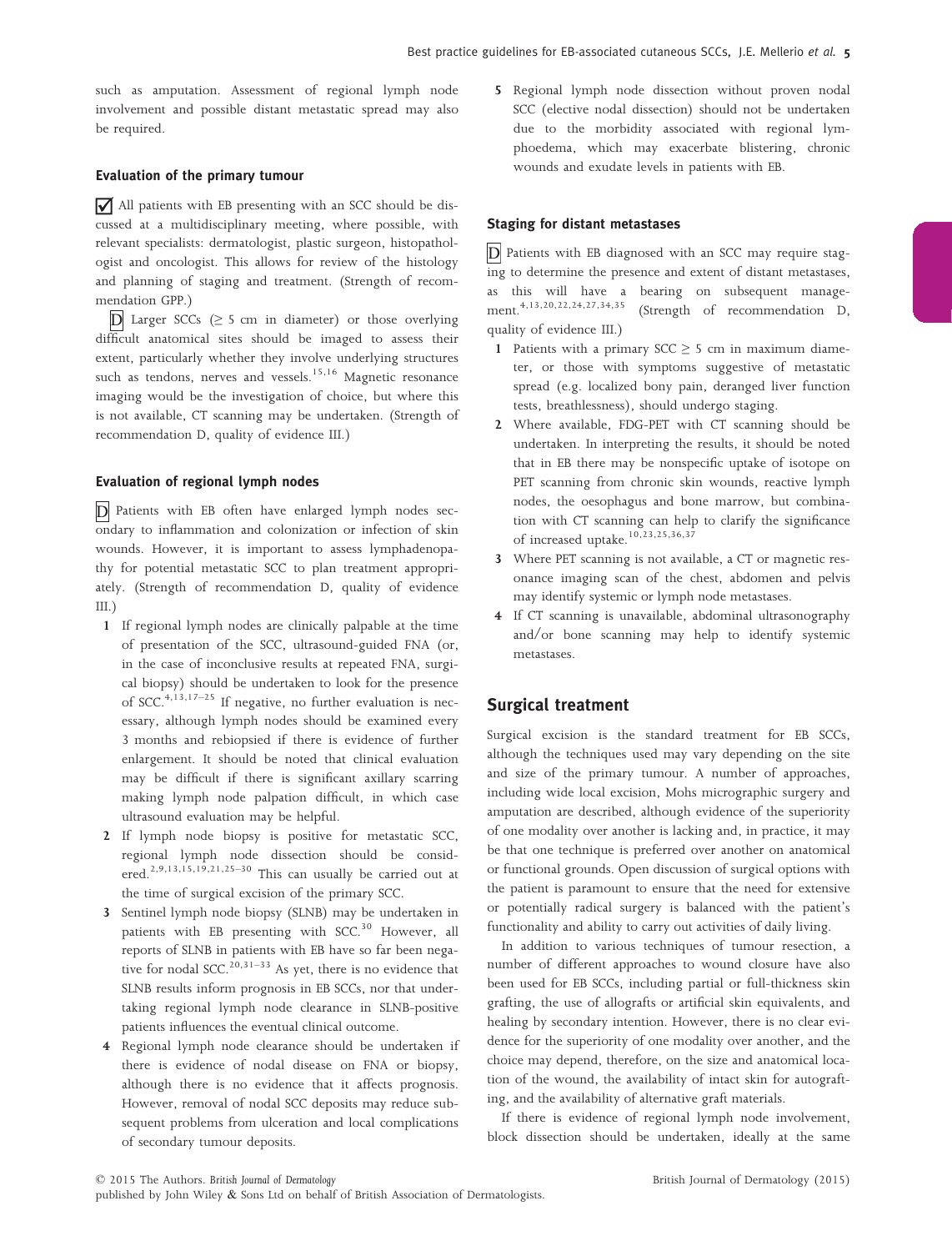time as excision of the primary tumour to minimize the number of anaesthetic procedures. Regional nodal disease or subcutaneous metastases presenting after surgical excision of the primary tumour may be amenable to surgical excision to provide palliative, symptomatic relief.

## Wide local excision

D Wide local excision is considered the treatment of choice for EB SCCs.2–6,8,9,13,15,18–22,24–27,30,32,33,36–<sup>60</sup> However, if imaging demonstrates involvement of underlying structures such as vessels, nerves or tendons, this approach may not be possible and more radical surgery (generally amputation) may be needed. (Strength of recommendation D, quality of evidence III.)

Consideration should be given to the following.

- 1 Ideally there should be a 2-cm excision margin around the tumour as assessed clinically. However, in practice it may be difficult to define the extent of the tumour clinically, and the margin may be limited by anatomical considerations.
- 2 Marker sutures should be used so that the specimen can be orientated for histopathological evaluation.
- 3 Ideally, the resection specimen should be mounted/ pinned to a board and photographed prior to sampling, with clear labelling of blocks taken, allowing easy identification of the origin of subsequent slides. This facilitates successful orientation of histological abnormalities. Discussion between the surgeon and histopathologist prior to prosection also aids appropriate sampling and interpretation. Histopathological evaluation should determine whether the lateral and deep margins of the wound are clear of tumour, and if so state the distance of clearance. If the margins are not clear, the report should state which margin(s) is/are involved.
- 4 The histopathology report should comment on the thickness and differentiation of the SCC (although in practice all EB SCCs have the potential to behave aggressively independently of histological grade) and whether vascular or neural invasion is seen.
- 5 If there is evidence of residual tumour at a margin, re-excision of that portion of the wound should be considered. Where anatomical or functional considerations mean that this is not possible, amputation of an affected digit or limb may need to be considered.

#### Amputation

D Where the size or anatomical location of an EB SCC means that excision is not possible, it may be necessary to consider amputation of the digit or  $limb^{3,9,10,13,14,17,18,20,22,23,25-}$ 27,29,30,34,38,40,42,44,49,51,58,61–<sup>70</sup> (Strength of recommendation

D, quality of evidence III.)

Local recurrence of SCCs may render further local excision impossible and leave amputation as the treatment of choice. In some cases amputation may be favoured over wide excision where it is believed that a more aggressive surgical approach may reduce the risk of recurrence; however, there is currently no evidence to support this. Functional considerations should also be borne in mind and discussed fully with the patient: amputation with the prospect of using a prosthesis may be preferable to wide excision leaving a painful wound and functional impairment. (Strength of recommendation GPP.)

- 1 Amputation may be necessary if a tumour or recurrence of a tumour is not amenable to wide local excision.
- 2 In some circumstances, amputation may be chosen in preference to excision for functional reasons, particularly if consideration is being given to subsequent use of a prosthesis.
- 3 There is no evidence that amputation gives any survival advantage over wide local excision.
- 4 Involvement of the patient in decisions about whether to opt for amputation or not is vital; some may prefer to avoid amputation to preserve function and independence, even it if means that the SCC may cause more morbidity and, perhaps, earlier mortality in the longer term.

#### Minimally invasive surgical techniques

A number of different techniques of minimally invasive surgery have been used in EB SCCs, including Mohs micrographic surgery, rush paraffin sections ('slow Mohs') and chemosurgery.<sup>13,14,35,62,66,71–75</sup>

There are some advantages of this approach: (i) examination of all of the excised tissue margin for histological evaluation; (ii) confirmation of histological clearance in clinically difficult-to-delineate EB SCCs and (iii) preservation of uninvolved tissue (particularly when the location and size of the tumour may compromise function and/or aesthetics).

However, a number of other factors should be considered. Firstly, interpretation of frozen sections in EB SCCs may be difficult; differentiating SCC from pseudoepitheliomatous hyperplasia may be challenging, even for a histopathologist experienced in these tumours. Secondly, EB skin is fragile so excision by minimally invasive surgical techniques needs a sharp surgical blade, a sharp cryostat blade and complete freezing of the tissue prior to sectioning. Thirdly, if conventional Mohs micrographic surgery with frozen sections is difficult, rush paraffin sections ('slow Mohs') may be used. However, the extent of EB SCCs may mean that it is not feasible for the patient to have potentially large excision wounds left unclosed pending results from each excision stage. Finally, EB SCCs may be aggressive and have a high local, regional and distant recurrence rate. It could be argued that getting a wider excision margin is preferable to minimize the risks of recurrence.

 $\sqrt{\phantom{a}}$  Despite the use of minimally invasive surgical techniques in a number of EB SCCs, there is no evidence that they are beneficial or detrimental in terms of further management, morbidity or mortality. (Strength of recommendation GPP.)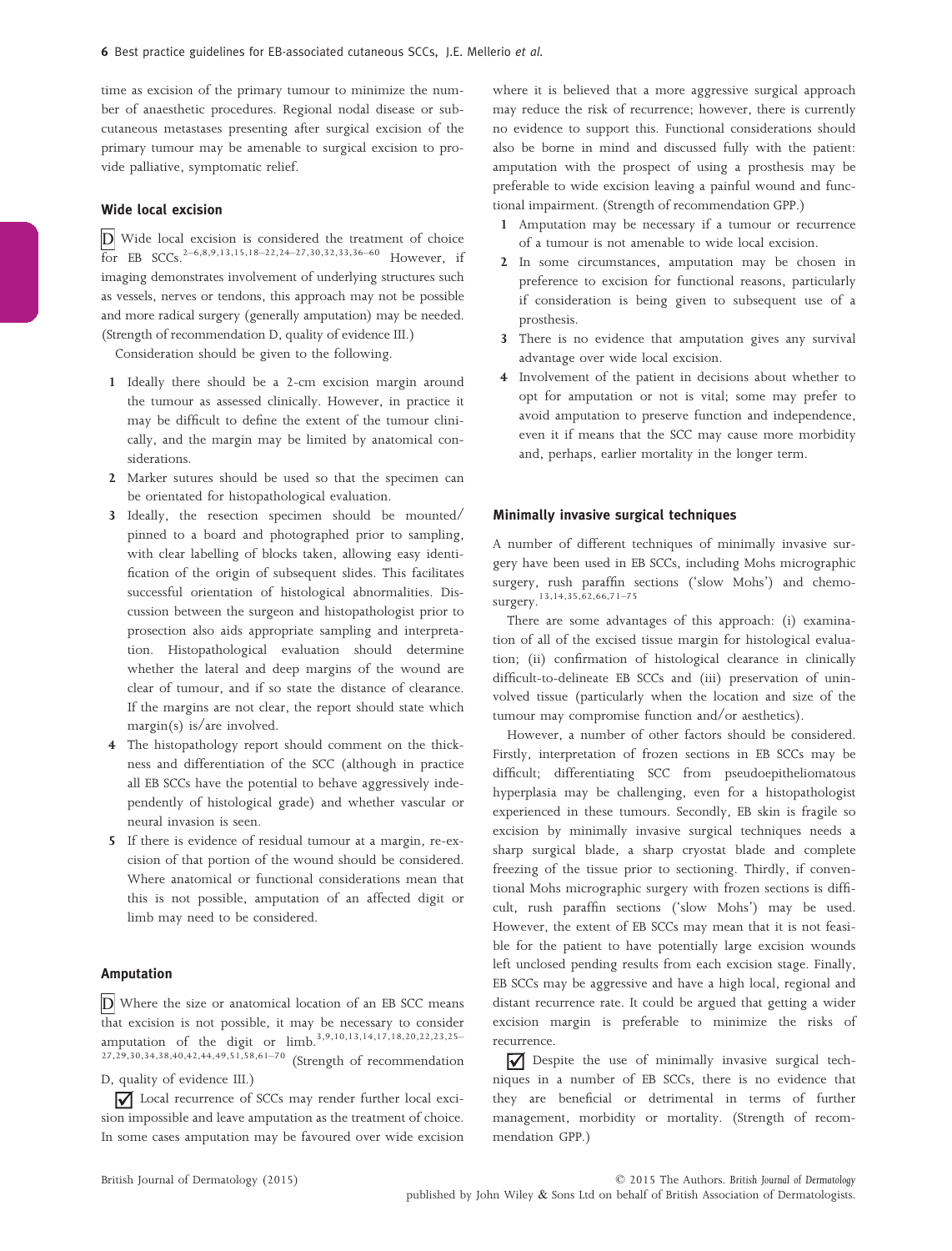- 1 Minimally invasive surgical techniques may have a role in the management of EB SCCs where the primary tumour is difficult to define clinically, and therefore it is difficult to be sure of excision margins at the time of surgery.
- 2 Minimally invasive surgical techniques may have a role in the management of EB SCCs where preservation of normal tissue is imperative for functional or aesthetic reasons.
- 3 There is no evidence that the use of minimally invasive surgery with clear margins for an EB SCC has any influence on the subsequent risk of recurrence.

## Closure of surgical wounds

Different approaches to wound closure following excision of EB SCCs have been employed, including healing by secondary intention,<sup>13,24,34,35,60,75</sup> autologous split skin,<sup>3–5,9,13–16,18–</sup> 22,24,33,39,41,43,44,48,49,53,55,57,59,73 epidermal<sup>39</sup> or full-thickness grafting,<sup>2,32,40,48,50,58</sup> allogeneic skin grafting,<sup>28,38,58</sup> cadaveric skin grafting,<sup>58</sup> artificial skin equivalents,<sup>28,57,59</sup> flaps,<sup>28,50,73–75</sup> application of autologous or allogeneic keratinocyte suspensions, $27,28,59$  or combinations of the above.<sup>28,57</sup> Of these techniques, split-skin grafting has been most frequently employed, usually with meshing, although donor sites in EB may be complicated by delayed healing.

 $\sqrt{\phantom{a}}$  Many different techniques of wound closure have been used in EB SCC wounds. The choice of closure may be guided by anatomical considerations and the availability of suitable donor skin (for autografts), or the availability of alternatives such as skin equivalents. (Strength of recommendation GPP.)

 $\nabla$  There is insufficient evidence to indicate that any one modality is associated with better healing than another, although meshed split-skin grafts are the technique most commonly employed. (Strength of recommendation GPP.)

Autologous skin grafting may be complicated by delayed healing of donor sites and may be inappropriate if there are large or multiple sites requiring closure. (Strength of recommendation GPP.)

# Nonsurgical treatment

While surgery is the first-line treatment for the majority of SCCs in EB, some clinical situations, notably when there has been local recurrence of disease, or regional or distant metastasis, may call for consideration of nonsurgical treatment such as radiotherapy or chemotherapy. Topical modalities including photodynamic therapy and 5-fluorouracil have also been used in small numbers of patients, particularly for early, in situ disease.

#### Radiotherapy

Radiotherapy has been used widely in the treatment of EB SCCs, as either a definitive or palliative treatment of a primary tumour<sup>13,14,20,26,34,38,40,76</sup> or, more commonly, to palliate local, regional or distant metastases, or following regional lymph node dissection.<sup>12,17,19,30,66,71</sup> Larger total radiation doses appear to be associated with severe desquamation and skin breakdown in patients with  $EB$ ,  $66,71$  although in other cases radiotherapy has been well tolerated, particularly if delivered in smaller fractions. Radiotherapy has also been used as a primary treatment for mucosal SCCs in Kindler syndrome and RDEB.<sup>76,77</sup>

Radiotherapy may be useful to reduce the primary tumour size prior to surgical excision, but evidence that it is effective as a definitive treatment is lacking. (Strength of recommendation GPP.)

D Radiotherapy may be a useful palliative modality for locally recurrent EB SCCs as an alternative to surgical resection, where surgery is not possible, or after regional lymph node dissection. (Strength of recommendation D, quality of evidence III.)

D Radiotherapy may be useful in palliation of subcutaneous, lymph node and distant (e.g. bony) metastases. (Strength of recommendation D, quality of evidence III.)

 $\sqrt{\phantom{a}}$  Care should be given in planning radiotherapy in patients with EB to minimize the risk of inducing severe desquamation of overlying skin. The use of lower doses (e.g. 2 Gy) per fraction may help to minimize toxicity to the surrounding or overlying skin. (Strength of recommendation GPP.)

## Conventional chemotherapy

There are only a few case reports describing the use of conventional chemotherapy for palliation of advanced EB SCCs.12,18,30,36,78,79 Agents used include cisplatin, carboplatin, taxol, carboplatin, fluorouracil, doxorubicin and methotrexate. Some reports describe partial remission, although this has usually been reserved for use in patients with very advanced disease, and there is little or no follow-up data available. Concerns about septicaemia from indwelling vascular catheters for delivering chemotherapeutic drugs, particularly when therapy may cause neutropenia, should be taken into account when considering conventional chemotherapy in EB SCCs.

D Conventional chemotherapy may be of some benefit when used palliatively in EB SCCs, but the risk of septicaemia due to indwelling vascular catheters and neutropenia may outweigh the potential benefits. (Strength of recommendation GPP.)

#### Alternative biologic approaches

A raft of new biologic agents, notably epidermal growth factor receptor (EGFR) antagonists and tyrosine kinase inhibitors, have been used in non-EB SCCs.<sup>80–85</sup> There are limited case reports of favourable results with cetuximab (a monoclonal antibody that binds the extracellular domain of EGFR) in metastatic EB SCCs strongly expressing EGFR.30,36 The oral tyrosine kinase inhibitor erlotinib may be another putatively use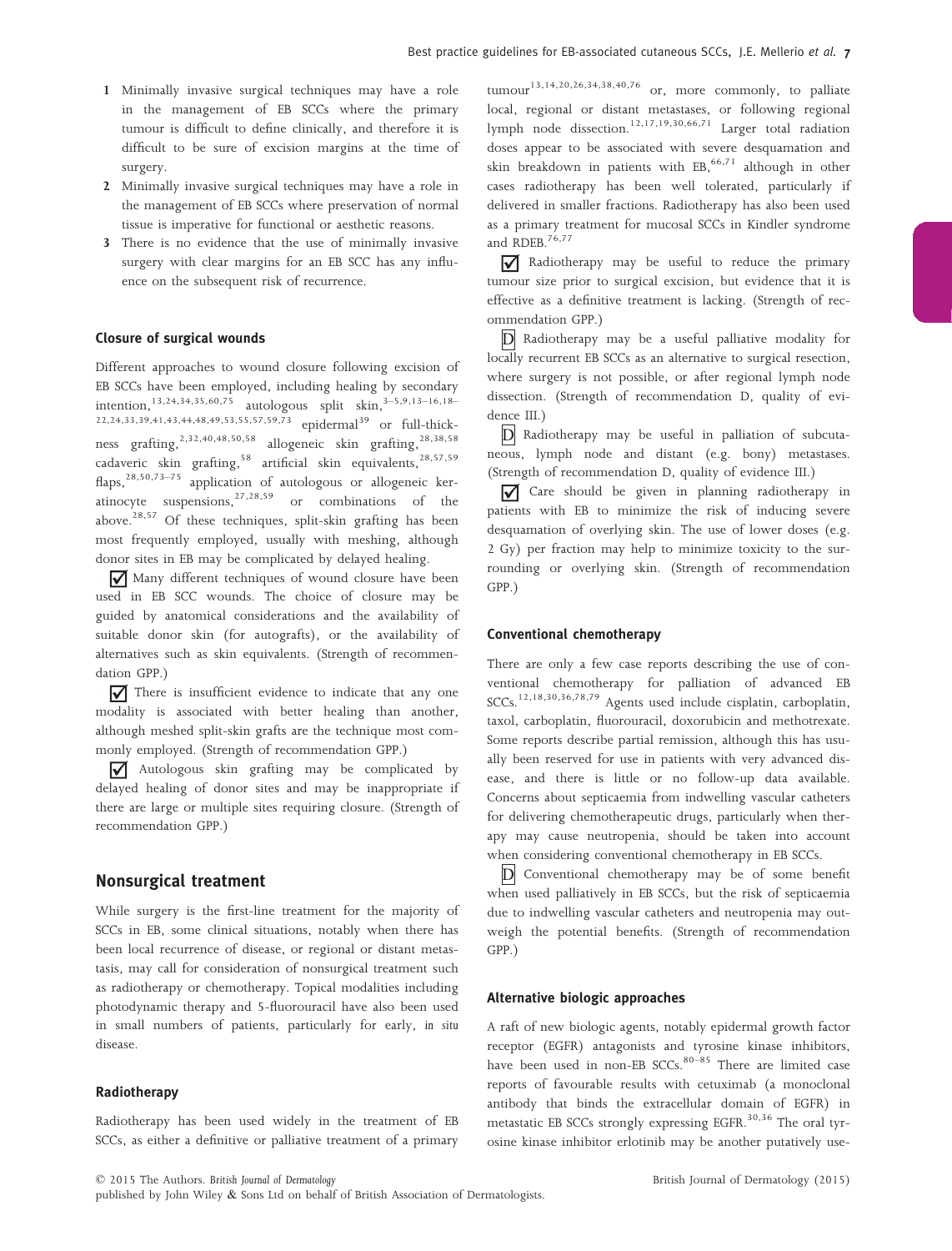ful agent for advanced disease in this patient group. Both of these classes of drug are associated with a frequent incidence of acneiform rash and gastrointestinal disturbances.

 $\sqrt{\phantom{a}}$  EGFR antagonists and tyrosine kinase inhibitors may prove useful palliatively in advanced EB SCCs, although at present, evidence for their benefit is limited. (Strength of recommendation GPP.)

#### Other nonsurgical techniques

A number of other nonsurgical modalities have been used in EB SCCs, although most comprise single case reports with scant information about response and outcome. These include dermabrasion,  $14$  cryotherapy, tubercidin, topical 5-fluorouracil and injected purified protein derivative therapy,<sup>18</sup> and  $CO<sub>2</sub>$  laser.<sup>22</sup> Photodynamic therapy with topical 5-aminolaevunlinic acid has been used successfully in a single case report of Bowen disease on the finger in a patient with RDEB.<sup>86</sup> Recently, favourable responses of EB SCCs to electrochemotherapy have been published.<sup>87</sup> Hyperthermic isolated limb perfusion is a modality used in advanced nonmelanoma cancers; although not reported in EB, this may be a potentially useful therapy.<sup>88</sup>

Electrochemotherapy may be a potential treatment for EB SCCs. (Strength of recommendation D, quality of evidence  $III$ )

 $\overline{\mathbf{V}}$  Single case reports of other nonsurgical treatments for EB SCC do not provide evidence that they are beneficial. (Strength of recommendation GPP.)

 $\sqrt{\phantom{a}}$  PDT may be efficacious in Bowen disease in EB, although the relative rarity of in situ disease relative to invasive SCC may limit its application. (Strength of recommendation GPP.)

## **Prosthetics**

Many patients with EB SCCs affecting limbs undergo amputation when the patient presents with advanced primary or recurrent disease not suitable for wide local excision. Functionally, the effect of losing part of a limb can be devastating, especially where function or mobility is already compromised by scarring and contractures in other limbs. Although the skin of an amputation stump in EB is fragile, prostheses have been used with success, enabling patients to transfer, ambulate and use their arms. $61-63$  Generally, using lightweight prosthetic materials and soft padding (e.g. silicone inserts or pads) will reduce trauma to the stump and facilitate weight bearing.

D Limb prostheses may be used successfully in EB following limb amputation, with appropriate care to minimize trauma or friction to the stump. (Strength of recommendation D, level of evidence III.)

# Prevention

SCCs arising in EB occur early, are often multiple and have a very poor prognosis. In addition, even early detection and aggressive surgical excision do not appear to influence survival outcomes, nor do they prevent further primary tumours from developing. Experience in other conditions with a predisposition to cutaneous SCCs, such as xeroderma pigmentosum and solid organ transplantation, has suggested benefit from use of systemic retinoids to reduce the incidence of new tumours arising.<sup>89,90</sup> Other modalities, for example photodynamic therapy or topical imiquimod, which might treat neoplastic change early on before invasive SCC has developed, might also be of benefit in EB. This is especially so where detection of in situ SCC may be difficult on a background of scarred, inflamed or eroded skin.

#### Systemic retinoids

There has been only one phase I clinical trial of systemic retinoids in patients with RDEB, in which isotretinoin was given in doses of up to 0.5 mg  $kg^{-1}$  per day for 8 months.<sup>31</sup> This was well tolerated, although some patients experienced increased skin fragility on treatment. A single case report also describes systemic etretinate (1 mg kg<sup>-1</sup> per day) in a patient with large keratoacanthomas in generalized intermediate junctional EB; there was no effect on the growth of the keratoacanthomas and therapy was stopped after 2 months due to side-effects.<sup>43</sup> Further work to explore whether systemic retinoids might be effective in chemoprevention of EB SCCs has not been undertaken to date.

D Systemic retinoids may be well tolerated and safely administered in EB. $31$  (Strength of recommendation D, quality of evidence III.)

Although there have been no trials to explore whether systemic retinoids are effective for primary or secondary chemoprevention of SCCs in EB, experience in other conditions in which there is an increased risk of cutaneous SCC indicates that there may be some benefit for patients with EB at high risk for these tumours. (Strength of recommendation GPP.)

## Other approaches

Photodynamic therapy with 5-aminolaevulinic acid has been used to treat Bowen disease in a single patient with RDEB,<sup>86</sup> and may be a modality that could be used to target subclinical foci of in situ disease in EB before the development of invasive SCC. Similarly, other topical measures such as 5-fluorouracil or imiquimod may be potential treatments for early disease. However, at present there is no evidence to support their use.

## End-of-life care

Due to the very aggressive nature of SCCs in EB, many patients with these tumours reach the point at which their disease is no longer 'curative', and efforts must be directed towards palliation and providing the best quality of life for that individual. Ideally, management should take place within a multidisciplinary team of health professionals including a dermatologist, specialist nurse, surgeon, oncologist, psycholo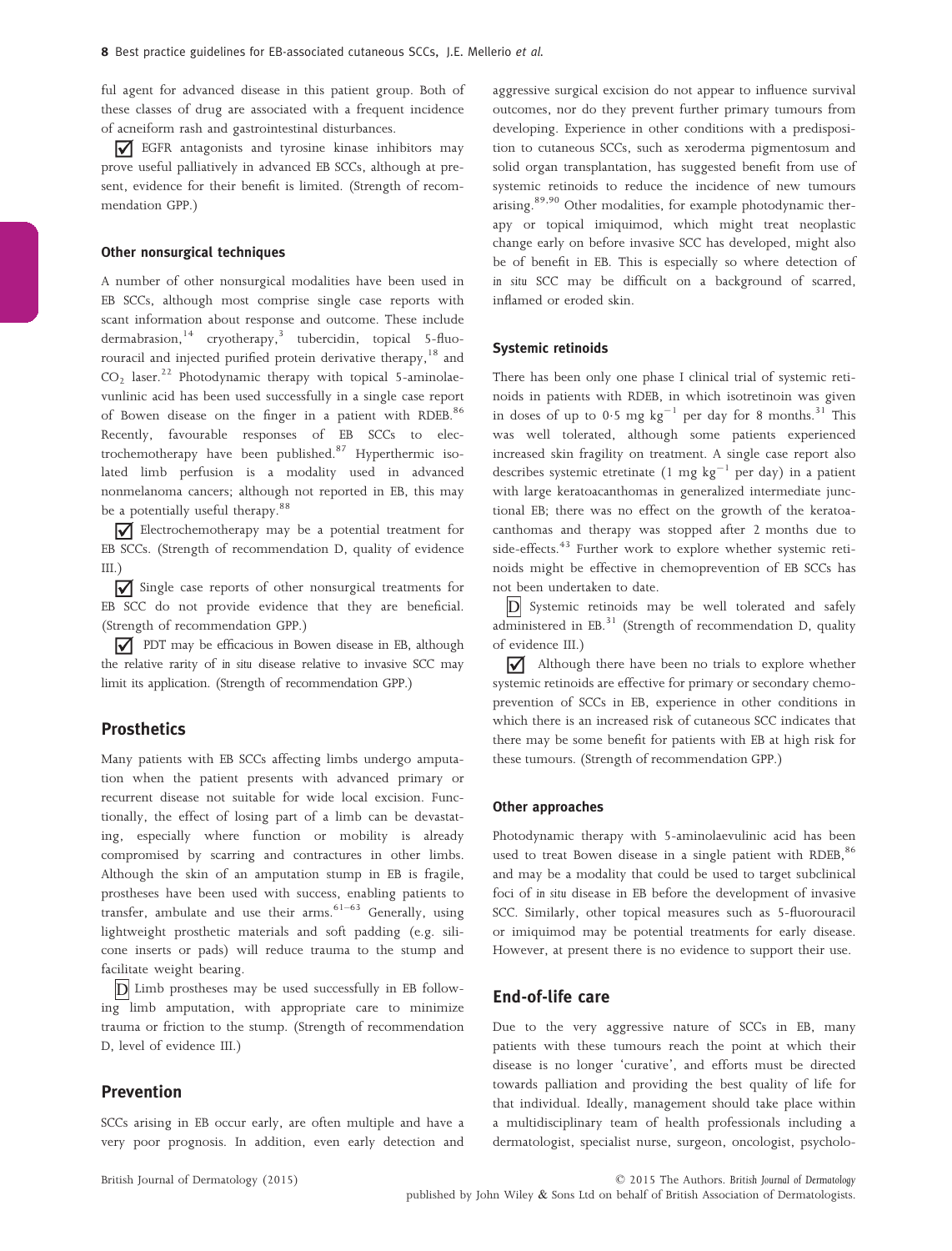gist and pain or palliative care specialist. However, central to any holistic decision-making processes are the patient themselves and their family/carers. There may be situations in which the patient opts not to have particular treatments, even when the medical advice they are receiving suggests that it could be to their benefit. Making sure that the patient is informed of all possible options, the pros and cons of each, and supporting them in their decision as to which (if any) they would like to pursue is paramount. The patient's and family's wishes should also be listened to in making decisions about, for example, where they wish to die, and feeding and hydration. $91$ 

#### Pain management

Patients with EB with advanced SCCs may experience pain from their primary tumour, locoregional spread or distant metastases. Towards the end of life, efforts should focus on alleviating this pain, $92$  without the usual concerns of tolerance of or addiction to opioid analgesics, although it is important to be mindful that using larger doses of opioids may make the patient less alert and responsive. Opioids may be given by a variety of routes to cover background, acute or procedural pain. Topical morphine in a hydrogel can be applied directly to a painful malignant wound and replaced at each dressing change.<sup>93,94</sup> Subcutaneous opioids can be delivered by a syringe driver with the cannula held in place with soft silicone tape to facilitate removal. $94,95$  Opioid patches may also be helpful in delivering sustained-release analgesia, and can be taken off atraumatically with a medical adhesiveremoval spray.<sup>94,95</sup> Radiotherapy may be used to alleviate pain from bony metastases.

C Appropriate analgesia should be prescribed to alleviate pain in patients with EB with SCC towards the end of life. A number of different routes of administration of opioid analgesia may be used safely in patients with EB, including topical morphine gel. (Strength of recommendation C, quality of evidence  $1 - .$ )

#### Wound management

Malignant EB wounds are often complicated by significant exudate and odour.<sup>94,95</sup> Low-air-loss mattresses can help to redistribute pressure to aid patient comfort and help deal with high volumes of exudate. A number of dressings are also specially designed to absorb and hold exudate away from the skin to minimize maceration of surrounding tissues. Charcoal, honey or silver dressings may reduce odour, and deodorizers may be helpful to mask it.<sup>94</sup> When EB SCCs or metastases overlie blood vessels, especially larger arteries and veins, such as in the groins or axillae, there is a risk of tumour invasion and catastrophic bleeding. In these situations, it may be possible to ensure that there are dark-coloured towels at hand to absorb and cover the blood loss, and to administer a fastacting benzodiazepine such as midazolam subcutaneously or buccally to reduce patient anxiety.<sup>94</sup>

 $\mathbf{\nabla}$  A variety of dressings designed to cope with wounds that have high exudate levels or odour may be helpful in managing EB SCC wounds. (Strength of recommendation GPP.)

Where an EB SCC or metastasis overlies blood vessels, consideration should be made of the risk of potentially catastrophic bleeding and how to alleviate anxiety in the patient and family should this happen. (Strength of recommendation GPP.)

#### Psychological support

Psychological support of a patient with EB should ideally be part of holistic, multidisciplinary care throughout life, although following the diagnosis of SCC the psychological needs of the patient and their family/carers may increase greatly. Towards the end of life, this is particularly important to help the patient and family adjust to the situation and to help communicate concerns and wishes. Following death, ongoing bereavement support of the family should be offered.

 $\mathbf{\nabla}$  Psychological support of the patient with EB and family/carers is important throughout life, but particularly vital after a diagnosis of SCC and as end-of-life care approaches. (Strength of recommendation GPP.)

 $\overline{\mathbf{V}}$  Support following bereavement may also be welcome for the family/carers. (Strength of recommendation GPP.)

## Additional measures

During end-of-life care, patients with EB may be in great discomfort when moved for dressing changes or for personal care. In some situations, it may be reasonable to insert a small soft silicone urinary catheter to reduce the need for toileting and to reduce soiling of dressings.<sup>94,95</sup> Whereas catheterization is generally avoided in EB when not essential, due to the risk of urethral stricturing, in the context of being close to dying this is not a consideration. Where oral intake has reduced significantly, patients may be thirsty. It is reasonable to consider giving nasogastric or subcutaneous fluids (with the nasogastric tube cannula secured with soft silicone tape), so long as this does not cause undue distress to the patient. In patients with EB who are close to death, the benefits of undertaking dressing changes (comfort, and exudate and odour control) should be weighed against the discomfort that the dressings may entail. Ideally, the patient and/or family/carers should be involved in deciding how and when to carry out dressing changes.

 $\sqrt{\phantom{a}}$  Urinary catheterization and giving nasogastric or subcutaneous fluids towards the end of life in EB may be beneficial in some cases if they outweigh discomfort. Similarly, patients may be more comfortable having less frequent dressings or even forgoing dressing changes completely at this stage. The patient and family/carers should be central to this decision making. (Strength of recommendation GPP.)

## Acknowledgments

The generous assistance of Michael Jaega, Annette Wiles and Hannah Bujic is gratefully acknowledged in providing patient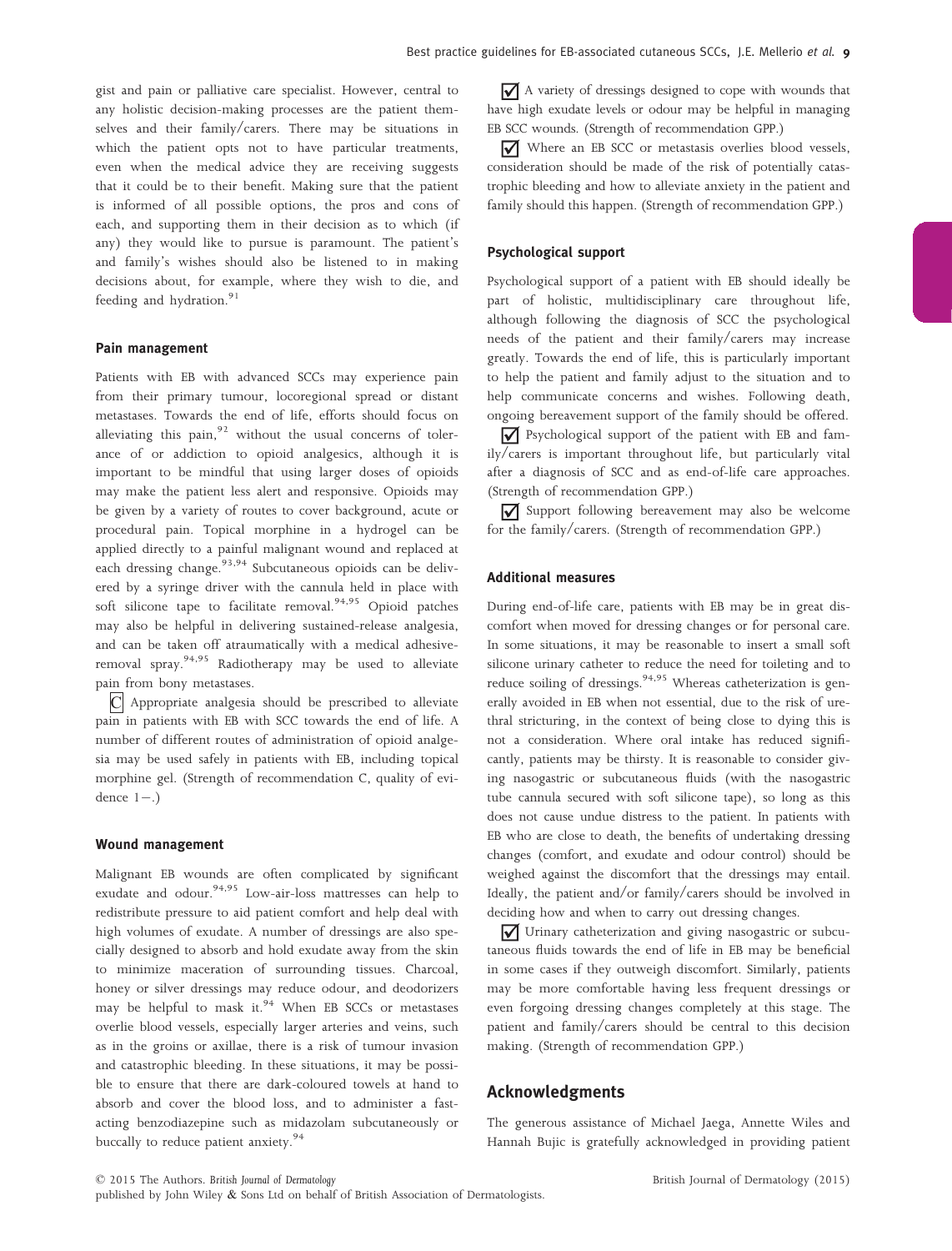or lay input to these guidelines. All authors volunteered their time and no source of funding was provided for any aspect of this guideline.

## References

- 1 Fine JD, Johnson LB, Weiner M et al. Epidermolysis bullosa and the risk of life-threatening cancers: the national EB registry experience, 1986–2006. J Am Acad Dermatol 2009; 60:203–11.
- 2 Shivaswamy KN, Sumathy TK, Shyamprasad AL, Ranganathan C. Squamous cell carcinoma complicating epidermolysis bullosa in a 6-year-old girl. Int J Dermatol 2009; 48:731–3.
- 3 Bosch RJ, Gallardo MA, Ruiz del Portal G et al. Squamous cell carcinoma secondary to recessive dystrophic epidermolysis bullosa: report of eight tumours in four patients. J Eur Acad Dermatol Venereol 1999; 13:198–204.
- 4 Ayman T, Yerebakan Ö, Çiftçioğlu MA, Alpsoy E. A 13-year-old girl with recessive dystrophic epidermolysis bullosa presenting with squamous cell carcinoma. Pediatr Dermatol 2002; 19:436–8.
- 5 Kawasaki H, Sawamura D, Iwao F et al. Squamous cell carcinoma developing in a 12-year-old boy with non-Hallopeau-Siemens recessive dystrophic epidermolysis bullosa. Br J Dermatol 2003; 148:1047–50.
- 6 Mseddi M, Turki H, Marrekchi S et al. Squamous cell carcinoma complicating a hereditary epidermolysis bullosa. Cancer Radiother 2004; 8:266–9 (in French).
- 7 Okada T, Sasaki F, Shimizu H et al. Effective esophageal balloon dilation for esophageal stenosis in recessive dystrophic epidermolysis bullosa. Eur J Pediatr Surg 2006; 16:115–19.
- 8 Chan SM, Dillon MJ, Duffy PG, Atherton DJ. Nephro-urological complications of epidermolysis bullosa in paediatric patients. Br J Dermatol 2007; 156:143–7.
- 9 Dammak A, Zribi J, Boudaya S et al. Squamous cell carcinoma complicating recessive dystrophic epidermolysis bullosa-Hallopeau-Siemens: a report of four cases. Int J Dermatol 2009; 48:588–91.
- 10 Miura K, Umegaki N, Kitaoka T et al. A male patient with humoral hypercalcemia of malignancy (HHM) with leukocytosis caused by cutaneous squamous cell carcinoma resulting from recessive dystrophic epidermolysis bullosa. Clin Pediatr Endocrinol 2011; 20:65–71.
- 11 McGrath JA, Schofield OM, Mayou BJ et al. Epidermolysis bullosa complicated by squamous cell carcinoma: report of 10 cases. J Cutan Pathol 1992; 19:116–23.
- 12 Mallipeddi R. Epidermolysis bullosa and cancer. Clin Exp Dermatol 2002; 27:616–23.
- 13 Yuen WY, Jonkman MF. Risk of squamous cell carcinoma in junctional epidermolysis bullosa, non-Herlitz type: report of 7 cases and a review of the literature. J Am Acad Dermatol 2011; 65:780–9.
- 14 Reed WB, College J, Francis MJO et al. Epidermolysis bullosa dystrophica with epidermal neoplasms. Arch Dermatol 1974; 110:894– 902.
- 15 Martinez L, Goodman P, Crow WN. Squamous cell carcinoma of the maxillary sinus and palate in epidermolysis bullosa: CT demonstration. J Comput Assist Tomogr 1992; 16:317-19.
- 16 Perez-Naranjo L, Herrera-Saval A, Garcia-Bravo B et al. Sentinel lymph node biopsy in recessive dystrophic epidermolysis bullosa and squamous cell carcinoma. Arch Dermatol 2005; 141:110–11.
- 17 Reed WB, Torres-Rodriguez V, Francis MJO et al. Dystrophic epidermolysis bullosa with epidermal neoplasms with emphasis on a dermal collagen defect. Birth Defects Orig Artic Ser 1975; 11:153–66.
- 18 Schwartz RA, Birnkrant AP, Rubenstein DJ et al. Squamous cell carcinoma in dominant type epidermolysis bullosa dystrophica. Cancer 1981; 47:615–20.
- 19 McGrath JA, Schofield OMV, Mayou BJ et al. Metastatic squamous cell carcinoma resembling angiosarcoma complicating dystrophic epidermolysis bullosa. Dermatologica 1991; 182:235–8.
- 20 Weber F, Bauer JW, Sepp N et al. Squamous cell carcinoma in junctional and dystrophic epidermolysis bullosa. Acta Derm Venereol 2001; 81:189–92.
- 21 Georgeu GA, Ramsey KWD, El-Muttardi N, Mayou BJ. Groin dissections in epidermolysis bullosa: a report of groin dissection for the control of metastatic squamous carcinoma in patients with epidermolysis bullosa. Br J Plast Surg 2002; 55:678–99.
- 22 Mallipeddi R, Keane FM, McGrath JA et al. Increased risk of squamous cell carcinoma in junctional epidermolysis bullosa. J Eur Acad Dermatol Venereol 2004; 18:521–6.
- 23 Mackie GC, Avram AM. FDG PET imaging features of epidermolysis bullosa complicated by squamous cell carcinoma. Clin Nucl Med 2005; 30:69–71.
- 24 Mohr EB, Lohmeyer JA, Mikhaimer NC et al. Multiple squamous cell carcinomas in junctional epidermolysis bullosa: a surgical challenge. Dermatol Surg 2008; 34:1131–6.
- 25 Cardin-Langlois E, Hanna D, St-Amant M, Croteau F. Invasive squamous cell carcinoma of the hand in a patient with Kindler syndrome: case report and literature review. Can J Plast Surg 2010; 18:e41–3.
- 26 Emanuel PO, Rudikoff D, Phelps RG. Aggressive squamous cell carcinoma in Kindler syndrome. Skinmed 2006; 5:305–7.
- 27 Süss A, Sticherling M, Volz A et al. Large metastasizing squamous cell carcinoma in epidermolysis bullosa dystrophica Hallopeau-Siemens. J Eur Acad Dermatol Venereol 2007; 21:539–41.
- 28 Huang L, Burd A. Reconstruction in RDEB patients. Ann Plast Surg 2009; 63:693.
- 29 Meola S, Olivieri M, Mirabile C, Mastrandrea P. Anesthetic management for right upper extremity amputation due to recidivous cutaneous carcinoma and acute postoperative pain control in patients affected by epidermolysis bullosa. Minerva Anestesiol 2010; 76:144–7.
- 30 Kim M, Li M, Intong LR et al. Use of cetuximab as an adjuvant agent to radiotherapy and surgery in recessive dystrophic epidermolysis bullosa with squamous cell carcinoma. Br J Dermatol 2013; 169:208–10.
- 31 Fine JD, Johnson LB, Weiner M et al. Chemoprevention of squamous cell carcinoma in recessive dystrophic epidermolysis bullosa: results of a phase 1 trial of systemic isotretinoin. J Am Acad Dermatol 2004; 50:563–71.
- 32 Yamada M, Hatta N, Sogo K et al. Management of squamous cell carcinoma in a patient with recessive-type epidermolysis bullosa dystrophica. Dermatol Surg 2004; 30:1424–9.
- 33 Rokunohe A, Nakano H, Aizu T et al. Significance of sentinel node biopsy in the management of squamous cell carcinoma arising from recessive dystrophic epidermolysis bullosa. J Dermatol 2008; 35:336–40.
- 34 Keefe M, Wakeel DC. Death from metastatic, cutaneous squamous cell carcinoma in autosomal recessive dystrophic epidermolysis bullosa despite permanent inpatient care. Dermatologica 1988; 177:180–4.
- 35 Swensson O, Christophers E. Generalized atrophic benign epidermolysis bullosa in 2 siblings complicated by multiple squamous cell carcinomas. Arch Dermatol 1998; 134:199–203.
- 36 Arnold AW, Bruckner-Tuderman L, Zuger C, Itin PH. Cetuximab therapy of metastasizing cutaneous squamous cell carcinoma in a patient with severe recessive dystrophic epidermolysis bullosa. Dermatology 2009; 219:80–3.
- 37 Larocca CA, Cordova AC, Price LA, Milner SM. Squamous cell carcinoma as a complication of epidermolysis bullosa. Am Surg 2012; 78:E418–19.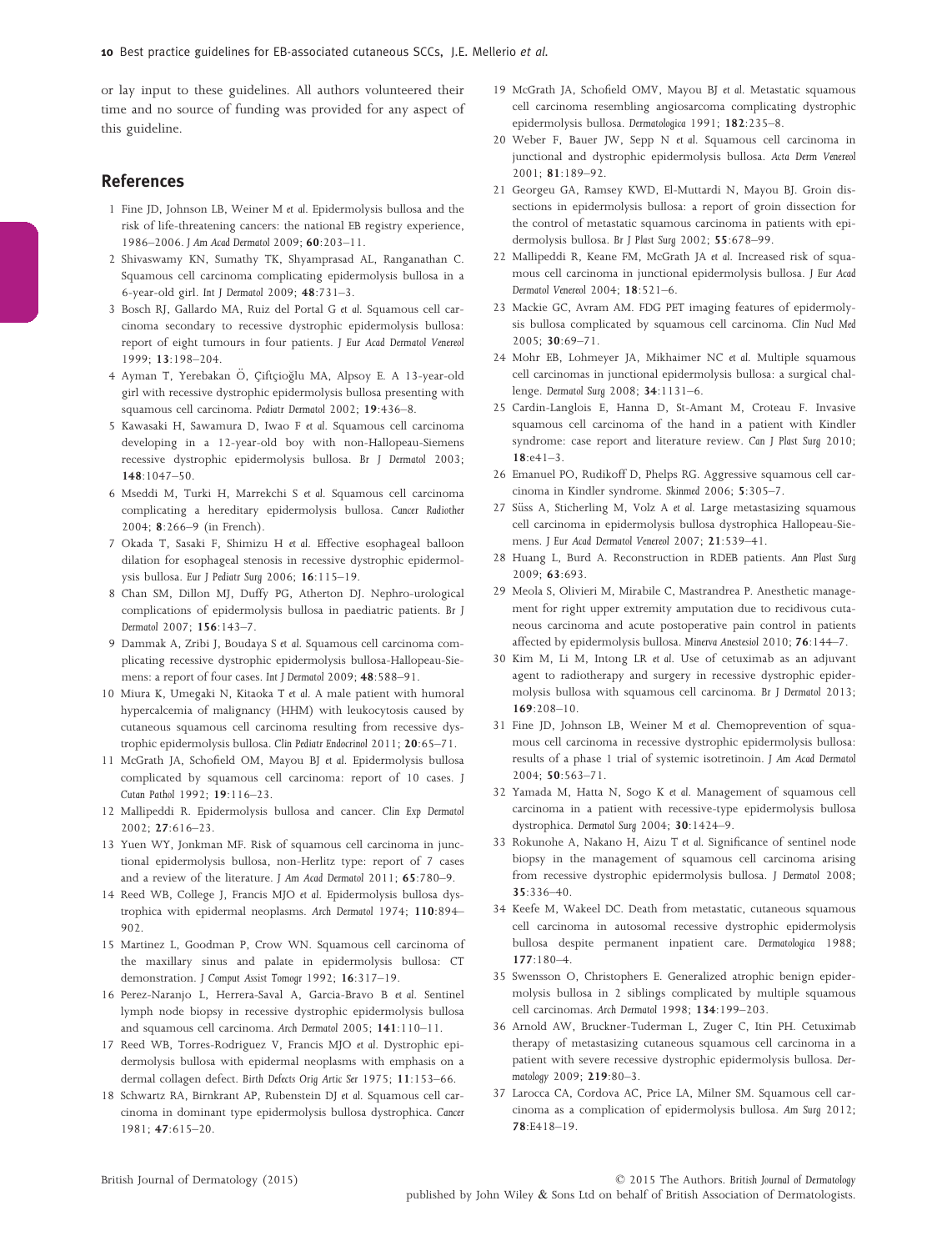- 38 Crikelair GF, Hoehn RJ, Domonkos AN, Binkert B. Skin homografts in epidermolysis bullosa dystrophica. Plast Reconstr Surg 1970; 46:89–92.
- 39 Eastwood DS. Autografting in the treatment of squamous cell carcinoma in epidermolysis bullosa dystrophica. Plast Reconstr Surg 1972; 49:93–5.
- 40 Didolkar MS, Gerner RE, Moore GE. Epidermolysis bullosa dystrophica and epithelioma of the skin. Cancer 1974; 33:198–202.
- 41 Cardoso J, Azevedo J, Lacerda e Costa MH. Squamous-cell carcinoma in recessive epidermolysis bullosa dystrophica – case report. Cancer 1986; 1986:61-4.
- 42 Monk BE, Pembroke AC. Epidermolysis bullosa with squamous cell carcinoma. Clin Exp Dermatol 1987; 12:373–4.
- 43 Pellicano R, Fabrizi G, Cerimele D. Multiple keratoacanthomas and junctional epidermolysis bullosa. Arch Dermatol 1990; 126:305–6.
- 44 Yoshioka K, Kono T, Kitajima J et al. Squamous cell carcinoma developing in epidermolysis bullosa dystrophica. Int J Dermatol 1991; 30:718–21.
- 45 Newman C, Wagner RF, Tyring SK, Spigel GT. Squamous cell carcinoma secondary to recessive dystrophic epidermolysis bullosa. A report of 4 patients with 17 primary cutaneous malignancies. J Dermatol Surg Oncol 1992; 18:301–5.
- 46 Terrill PJ, Mayou BJ, McKee PH, Eady RA. The surgical management of dystrophic epidermolysis bullosa (excluding the hand). Br J Plast Surg 1992; 45:426–34.
- 47 Schreiber MH, Cavallo FM, Dominguez VE et al. Esophageal strictures and squamous cell carcinoma of the maxillary sinus and palate in recessive epidermolysis bullosa dystrophica. Radiographics 1992; 1993:169–71.
- 48 Ciccarelli AO, Rothaus KO, Carter DM, Lin AN. Plastic and reconstructive surgery in epidermolysis bullosa: clinical experience with 110 procedures in 25 patients. Ann Plast Surg 1995; 35:254–61.
- 49 Van Rengen A, Degreef H. Epidermolysis bullosa dystrophica of Hallopeau-Siemens and squamous-cell carcinoma: a case report. Dermatology 1996; 192:418–19.
- 50 Hosokawa K, Yoshitatsu S, Kakibuchi M et al. Simultaneous manifestation of squamous cell carcinoma in identical twins with epidermolysis bullosa. Plast Reconstr Surg 1998; 102:448-9.
- 51 Christiano AM, Crollick J, Pincus S, Uitto J. Squamous cell carcinoma in a family with dominant dystrophic epidermolysis bullosa: a molecular genetic study. Exp Dermatol 1999; 8:146–52.
- 52 Csikós M, Orosz Z, Bottlik G et al. Dystrophic epidermolysis bullosa complicated by cutaneous squamous cell carcinoma and pulmonary and renal amyloidosis. Clin Exp Dermatol 2003; 28:163–6.
- 53 Kalisiak MS, Edwards D, Lin AN. Squamous cell carcinoma in recessive dystrophic epidermolysis bullosa, presenting as an ulcer that appears to be filled with granulation tissue. J Cutan Med Surg 2003; 7:229–31.
- 54 Kanitakis J, Barthélémy H, Faure M, Claudy A. Intracellular expression of type VII collagen in squamous cell carcinoma complicating dystrophic epidermolysis bullosa. Br J Dermatol 1997; 137:310–13.
- 55 Tomita Y, Sato-Matsumura KC, Sawamura D et al. Simultaneous occurrence of three squamous cell carcinomas in a recessive dystrophic epidermolysis bullosa patient. Acta Derm Venereol 2003; 83:225–6.
- 56 Ashton GH, McLean WH, South AP et al. Recurrent mutations in kindlin-1, a novel keratinocyte focal contact protein, in the autosomal recessive skin fragility and photosensitivity disorder, Kindler syndrome. J Invest Dermatol 2004; 122:78-83.
- 57 Dagregorio G, Guillet G. Artificial skin as a valuable adjunct to surgical treatment of a large squamous cell carcinoma in a patient with epidermolysis bullosa. Dermatol Surg 2005; 31:474–6.
- 58 Buonocore SD, Ariyan S. Cadaveric allograft for wound closure after resection of squamous cell carcinoma in patients with recessive dystrophic epidermolysis bullosa: a report of 32 resections and repairs in 2 patients. Ann Plast Surg 2009; 63:297–9.
- 59 Huang L, Wong YP, Burd A. A novel homozygous splice site mutation in COL7A1 in a Chinese patient with severe recessive dystrophic epidermolysis bullosa and squamous cell carcinoma. Int J Dermatol 2011; 50:52–6.
- 60 Rodríguez-Lojo R, Fernández-Jorge B, De Andrés A et al. Wound closure by secondary intention is successful in the treatment of squamous cell carcinomas in recessive dystrophic epidermolysis bullosa. Eur J Dermatol 2011; 21:302–3.
- 61 Gipson M. Squamous cell carcinoma in epidermolysis bullosa dystrophica. Hand 1975; 7:179–82.
- 62 Callen JP, Hudson CP. Bilateral ulcers in a patient with a hereditary bullous dermatosis. Squamous cell carcinoma (SCC) arising in a patient with recessive dystrophic bullous dermatosis. Arch Dermatol 1987; 123:815–16.
- 63 Jain SS, De Lisa JA. Successful prosthetic fitting of a patient with epidermolysis bullosa dystrophica. Am J Phys Med Rahabil 1988;  $67:104 - 7$ .
- 64 Tabas M. Squamous cell carcinoma and dystrophic epidermolysis bullosa. Epidermolysis Bullosa: a Comprehensive Review of Classification, Management, and Laboratory Studies. Crowthorne: DEBRA, 1990, 161.
- 65 Chorny JA, Shroyer KR, Golitz LE. Malignant melanoma and a squamous cell carcinoma in recessive dystrophic epidermolysis bullosa. Arch Dermatol 1993; 129:1212.
- 66 Bastin KT, Steeves RA, Richards MJ. Radiation therapy for squamous cell carcinoma in dystrophic epidermolysis bullosa: case reports and literature review. Am J Clin Oncol 1997; 20:55–8.
- 67 Schmutz JL, Kue E, Baylac F et al. Angiosarcoma complicating Hallopeau-Siemens-type hereditary epidermolysis bullosa. Br J Dermatol 1998; 138:910–12.
- 68 Kömürcü M, Bilgin F, Kurt E, Atesalp AS. Major surgery and anesthetic technique in epidermolysis bullosa. Mil Med 2004; 169:125– 7.
- 69 Nair CK, Preethi TR, Somanathan T, Pandey M. Squamous cell carcinoma in epidermolysis bullosa. Int J Low Extrem Wounds 2004;  $3:100-2$ .
- 70 Haruyama T, Furukawa M, Matsumoto F et al. Laryngeal stenosis in epidermolysis bullosa dystrophica. Auris Nasus Larynx 2009; 36:106–9.
- 71 Edland RW. Dystrophic epidermolysis bullosa. Tolerance of the bed and response of multifocal squamous cell carcinomas to ionizing radiation: report of a case. Am J Roentgenol Radium Ther Nucl Med 1969; 105:644–7.
- 72 Song IC, Dicksheet S. Management of squamous cell carcinoma in a patient with dominant-type epidermolysis bullosa dystrophica: a surgical challenge. Plast Reconstr Surg 1985; 75:732–6.
- 73 Whitney TM, Ramasastry S, Futrell JW. Combined tissue expansion and free tissue transfer for reconstruction of the hand in epidermolysis bullosa-associated malignancy. Ann Plast Surg 1993; 31:552–5.
- 74 Hsieh CH, Kuo YR, Huang PH, Jeng SF. Free anterolateral thigh perforator flap for reconstruction of dystrophic epidermolysis bullosa-associated squamous cell carcinoma in the foot: case report. Ann Plast Surg 2003; 50:201–3.
- 75 Saxena A, Lee JB, Humphreys TR. Mohs micrographic surgery for squamous cell carcinoma associated with epidermolysis bullosa. Dermatol Surg 2006; 32:128–34.
- 76 Lotem M, Raben M, Zeltser R et al. Kindler syndrome complicated by squamous cell carcinoma of the hard palate: successful treatment with high-dose radiation therapy and granulocytemacrophage colony-stimulating factor. Br J Dermatol 2001; 144:1284–6.